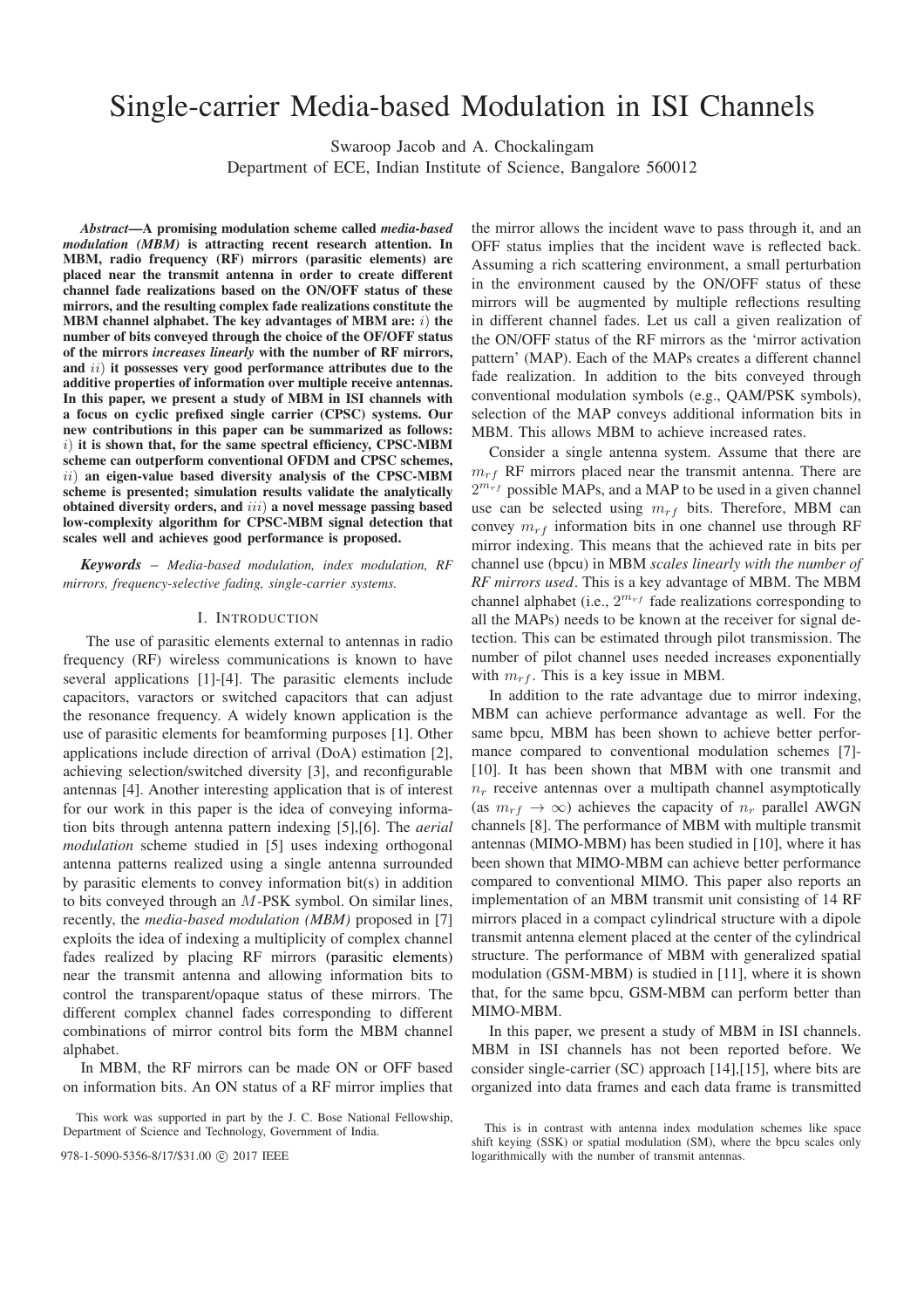along with cyclic prefix (CP) bits which avoids inter-frame interference in ISI channels [16]-[18]. The CP converts linear convolution of the channel with data to circular convolution which is multiplication in frequency domain and this enables low complexity frequency domain processing at the receiver. In this paper, we study cyclic-prefixed single-carrier MBM (CPSC-MBM) systems. Our new contributions in this paper can be summarized as follows:

- <sup>∙</sup> First, we show that, for the same spectral efficiency, CPSC-MBM scheme can outperform conventional OFDM and CPSC schemes.
- <sup>∙</sup> Next, we present an eigen-value based diversity analysis of CPSC-MBM and present simulation results that validate the analytically obtained diversity orders.
- <sup>∙</sup> Finally, we present a novel message passing based lowcomplexity algorithm for CPSC-MBM signal detection that scales well and achieves good performance.

The rest of this paper is organized as follows. The CPSC-MBM system model and maximum likelihood (ML) detection performance for small system sizes are presented in Sec. II. The diversity analysis of the CPSC-MBM system under ML detection is presented in Sec. III. The proposed message passing detection algorithm suited for large system sizes and its performance are presented in Sec. IV. Conclusions are presented in Sec. V.

# II. CPSC-MBM SYSTEM MODEL

An MBM transmit unit (MBM-TU) consists of a transmit antenna and  $m_{rf}$  RF mirrors placed near it. We consider an MBM system with one MBM-TU at the transmit side and  $n_r$ receive antennas at the receive side. The MBM transmitter is shown in Fig. 1. The channel is assumed to be frequency selective with  $L$  multipaths with an exponential power delay profile (PDP). Transmission is carried out in frames. Each frame consists of  $N + L - 1$  channel uses, where N denotes the length of the data part in number of channel uses and  $L-1$ channel uses are used for transmitting the CP. In each of the N channel uses,  $m_{rf} + \log_2 |\mathbb{A}|$  information bits are conveyed, where  $m_{rf}$  bits are conveyed through RF mirror indexing and  $\log_2$ |A| bits are conveyed through a symbol from an M-ary modulation alphabet  $A$ . That is, in each of the  $N$  channel uses, the antenna transmits a symbol from A (determined by log<sub>2</sub> |A| information bits) and the ON/OFF status of the RF mirrors, referred to as 'mirror activation pattern' (MAP), is determined by an additional  $m_{rf}$  information bits. Therefore, the achieved rate in bits per channel use (bpcu) is given by

$$
R = \frac{N}{N + L - 1} \left[ \underbrace{m_{rf}}_{\text{mirror index bits}} + \underbrace{\log_2 |\mathbb{A}|}_{\text{modulation symbol bits}} \right] \text{ bpcu.}
$$

#### *A. MBM channel alphabet*

The MBM channel alphabet is the set of all channel gain vectors corresponding to the various MAPs. Define  $N_m \triangleq 2^{m_{rf}}$ . The number of possible MAPs is  $N_m$ . Let  $h_{j,k}^{(l)}$  denote the channel gain from the MBM-TU to the jth receive antenna for the kth MAP on the lth multipath, where



Fig. 1. MBM transmitter.

 $h_{j,k}^{(l)} \sim \mathcal{CN}(0,1), \; j \; = \; 1, 2, \cdots, n_r, \; l \; = \; 0, 1, \cdots, L \; - \; 1,$ and  $k = 1, 2, \dots, N_m$ . The power delay profile of the channel is assumed to follow exponential decaying model, i.e.,  $\mathbb{E}[|h_{j,k}^{(l)}|^2] = e^{-l}, l = 0, 1, \cdots, L - 1$ . Let  $\mathbf{h}_k^{(l)} =$  $[h_{1,k}^{(l)}\ h_{2,k}^{(l)}\ \cdots\ h_{n_r,k}^{(l)}]^T$  denote the  $n_r \times 1$ -sized channel gain vector on the *l*th multipath for the *k*th MAP. Define an  $n_r L \times 1$ sized vector **h**<sub>k</sub> as **h**<sub>k</sub> = [**h**<sub>k</sub><sup>(0)</sup>)  $\frac{T}{\mathbf{h}_k^{(1)}}$  $T \ldots$  **h** $_k^{(L-1)}$  $T$ ] $T$ . Then the set of the  $N_m$  vectors  $\{h_k, k = 1, \cdots, N_m\}$  form the MBM channel alphabet ℍ. The knowledge of the alphabet ℍ is needed at the receiver for detection, which is obtained through pilot transmission and estimation of ℍ at the receiver before data transmission.

# *B. MBM signal set*

Define  $\mathbb{A}_0 \triangleq \mathbb{A} \cup 0$ . The conventional MBM signal set, denoted by  $\mathbb{S}$ , is the set of  $N_m \times 1$ -sized MBM signal vectors, which is given by

$$
\mathbb{S} = \left\{ \mathbf{s}_{k,q} \in \mathbb{A}_0^{N_m} : k = 1, \cdots, N_m, q = 1, \cdots, |\mathbb{A}| \right\}
$$
  
s.t  $\mathbf{s}_{k,q} = [0, \cdots, 0, \underbrace{s_q}_{k\text{th coordinate}}, 0, \cdots, 0]^T, s_q \in \mathbb{A}, (1)$ 

where  $k$  is the index of the MAP. The size of the MBM signal set is  $|\mathbb{S}| = N_m |\mathbb{A}|$ . For example, if  $m_{rf} = 2$  and  $|\mathbb{A}| = 2$ (i.e., BPSK ), then the MBM signal set is given by

$$
\mathbb{S} = \left\{ \begin{bmatrix} 1 \\ 0 \\ 0 \\ 0 \end{bmatrix}, \begin{bmatrix} -1 \\ 0 \\ 0 \\ 0 \end{bmatrix}, \begin{bmatrix} 0 \\ 1 \\ 0 \\ 0 \end{bmatrix}, \begin{bmatrix} 0 \\ -1 \\ 0 \\ 0 \end{bmatrix}, \begin{bmatrix} 0 \\ 0 \\ 1 \\ 0 \end{bmatrix}, \begin{bmatrix} 0 \\ 0 \\ -1 \\ 0 \end{bmatrix}, \begin{bmatrix} 0 \\ 0 \\ 0 \\ 1 \end{bmatrix}, \begin{bmatrix} 0 \\ 0 \\ 0 \\ -1 \end{bmatrix} \right\}. (2)
$$

## *C. CPSC-MBM received signal*

In each of the  $N$  channel uses, an MBM signal vector from § is transmitted. Let  $\mathbf{x}_i$  ∈ § denote the transmitted vector of size  $N_m \times 1$  in the *i*th channel use,  $1 \le i \le N + L - 1$ . We assume that the channel remain invariant in one frame duration. At the receiver, after removing the CP, the received vector can be represented as

$$
y = Hx + n,\t(3)
$$

where **n** is the noise vector of size  $Nn_r \times 1$  with **n** ∼  $\mathcal{CN}(0, \sigma^2 \mathbf{I}_{Nn_r})$ , **x** is the vector of size  $NN_m \times 1$  given by  $\mathbf{x} =$  $\begin{bmatrix} \mathbf{x}_L^T & \mathbf{x}_{L+1}^T & \dots & \mathbf{x}_{N+L-1}^T \end{bmatrix}^T$ , and **H** is the  $Nn_r \times NN_m$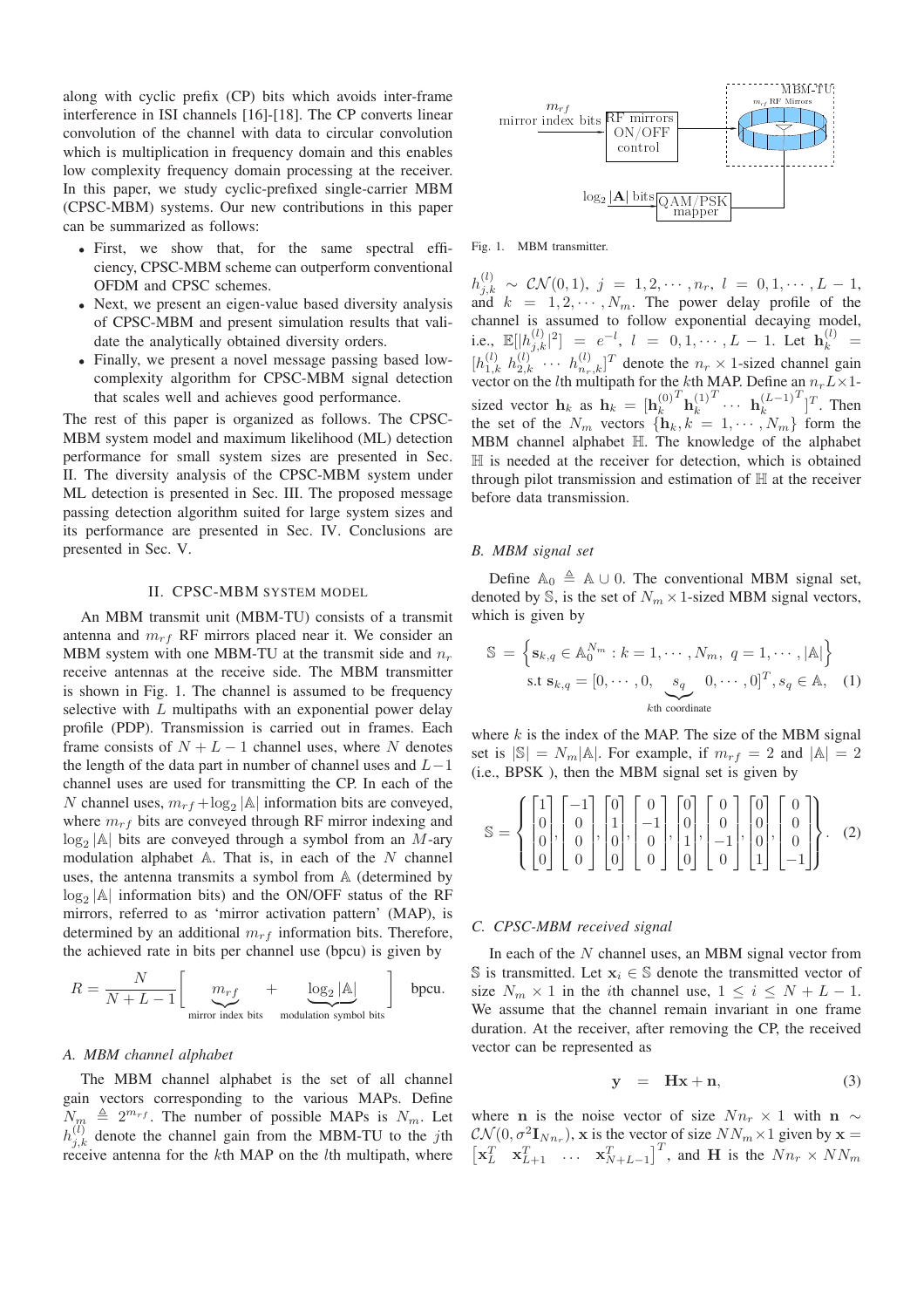equivalent block circulant channel matrix given by

$$
\mathbf{H} = \begin{bmatrix} \mathbf{H}_0 & 0 & 0 & 0 & \cdots & 0 & \mathbf{H}_{L-1} & \cdots & \mathbf{H}_1 \\ \mathbf{H}_1 & \mathbf{H}_0 & 0 & 0 & \cdots & 0 & 0 & \cdots & \mathbf{H}_2 \\ \vdots & \vdots & \vdots & \vdots & \vdots & \vdots & \vdots & \vdots & \vdots \\ \mathbf{H}_{L-2} & \mathbf{H}_{L-3} & \mathbf{H}_{L-4} & \mathbf{H}_0 & 0 & \cdots & \mathbf{H}_{L-1} \\ \mathbf{H}_{L-1} & \mathbf{H}_{L-2} & \mathbf{H}_{L-3} & \mathbf{H}_1 & \mathbf{H}_0 & 0 & \cdots & 0 \\ 0 & \mathbf{H}_{L-1} & \mathbf{H}_{L-2} & \mathbf{H}_2 & \mathbf{H}_1 & \mathbf{H}_0 & \cdots & 0 \\ \vdots & \vdots & \vdots & \vdots & \vdots & \vdots & \vdots & \vdots \\ 0 & 0 & 0 & \cdots & \cdots & \cdots & \mathbf{H}_0, \end{bmatrix}
$$

where  $H_l$  is the  $n_r \times N_m$  channel matrix corresponding to the  $l$ th multipath, whose entry in the  $j$ th row and  $k$ th column is  $h_{j,k}^{(l)}$ . The received signal-to-noise ratio (SNR) is given by  $E_s/\sigma^2$ , where  $E_s$  is the average symbol energy and  $\sigma^2$  is the variance of the additive noise.

# *D. ML detection performance*

The ML detection rule is given by

$$
\hat{\mathbf{x}} = \underset{\mathbf{x} \in \mathbb{S}_{\text{cpsc-mbm}}}{\text{argmin}} ||\mathbf{y} - \mathbf{H}\mathbf{x}||^2, \tag{4}
$$

,

where  $S_{\text{cpsc-mbm}}$  is the set of all possible **x** vectors. The  $\hat{\mathbf{x}}$ obtained is demapped to get the MAP on each channel use, which are then demapped to obtain the mirror index bits on each of the  $N$  channel uses. The non-zero entries of  $\hat{\mathbf{x}}$  are demapped to get the modulation bits transmitted on the  $N$ channel uses. Note that the complexity of the ML detection in (4) is exponential in  $m_{rf}$  and N.

Figure 2 shows the ML performance of CPSC-MBM with  $m_{rf}$  = 2,  $N = 4$ ,  $n_r = 4$ , BPSK, and an achieved rate of 2.4 bpcu. A frequency selective channel with  $L = 2$ channel taps with exponential power delay profile given in II-C is considered. We compare this performance with that of conventional OFDM and CPSC schemes. The parameters taken for OFDM and CPSC schemes are  $N = 4$ ,  $n_r = 4$ ,  $L = 2$ , 8-QAM, and 2.4 bpcu. Note that all the three schemes considered for comparison (i.e., CPSC-MBM, OFDM, and CPSC) use one radio frequency (RF) chain for transmission. From Fig. 2, we observe that, for the same achieved rate of 2.4 bpcu, CPSC-MBM outperforms conventional OFDM and CPSC schemes. At a BER of 10−<sup>4</sup>, CPSC-MBM outperforms OFDM by about 6.2 dB, and CPSC by about 4.2 dB. This performance advantage is due to the modulation alphabet size difference (BPSK in CPSC-MBM and 8-QAM in OFDM and CPSC) due to the additional mirror index bits in CPSC-MBM, and this results in an SNR advantage in favor of CPSC-MBM. This observed advantage of CPSC-MBM over conventional schemes motivates further investigations on CPSC-MBM. Accordingly, we, in the next two sections, analyze the diversity of CPSC-MBM and develop low complexity detection schemes that scale well for large system sizes.

#### III. DIVERSITY ANALYSIS

In this section, we analyze the diversity order achieved by CPSC-MBM. We use the union bound on the BER performance of CPSC-MBM to obtain the diversity order. The minimum value of the exponent of SNR in the denominator of the pairwise error probability (PEP) expression gives the



Fig. 2. BER performance of CPSC-MBM, OFDM, and CPSC schemes under ML detection at 2.4 bpcu,  $N = 4$ ,  $L = 2$ ,  $n_r = 4$ . i) CPSC-MBM:  $m_{rf} = 2$ , BPSK; ii) OFDM: 8-QAM; iii) CPSC: 8-QAM.

diversity order of a transmission scheme. The PEP of detecting a CPSC-MBM frame **x** as another CPSC-MBM frame **x**′ , given the channel matrix **H**, is given by

$$
P(\mathbf{x} \to \mathbf{x}'|\mathbf{H}) = Q(\sqrt{\mu||\mathbf{H}(\mathbf{x} - \mathbf{x}')||^2}), \quad (5)
$$

where  $\mu$  is a scalar multiple of the average SNR. The block circulant matrix **H** in Sec. II-C can be expressed in the form

$$
\mathbf{H} = (\mathbf{F}^H \otimes \mathbf{I}_{n_r}) \mathbf{D} (\mathbf{F} \otimes \mathbf{I}_{N_m}), \tag{6}
$$

where ⊗ denotes the Kronecker product and **F** is the DFT matrix, given by

$$
\mathbf{F} = \frac{1}{\sqrt{N}} \begin{bmatrix} \rho_{0,0}, & \rho_{0,1} & \cdots & \rho_{0,N-1} \\ \rho_{1,0} & \rho_{1,1} & \cdots & \rho_{1,N-1} \\ \vdots & \vdots & \vdots & \vdots \\ \rho_{N-1,0} & \rho_{N-1,1} & \cdots & \rho_{N-1,N-1} \end{bmatrix},
$$

where  $\rho_{u,v} = \exp(-j\frac{2\pi uv}{N})$ , **D** is a block diagonal matrix given by

$$
\mathbf{D} = \begin{bmatrix} \mathbf{D}_0 & \cdots & 0 \\ \vdots & \ddots & \vdots \\ 0 & \cdots & \mathbf{D}_{N-1} \end{bmatrix},
$$

and  $D_q$  is given by

$$
\mathbf{D}_q = \sum_{l=1}^{L-1} \rho_{q,l} \mathbf{H}_l = \sqrt{N} \mathbf{F}^{q,l} \otimes \mathbf{I}_{n_r} \bar{\mathbf{H}}, \qquad (7)
$$

where  $\mathbf{F}^{q,l}$  denotes the first L elements in the qth row of **F** and  $\mathbf{\bar{H}} = [\mathbf{H}_0 \ \mathbf{H}_1 \ \cdots \ \mathbf{H}_{L-1}]^T$ . From (6), we can write

$$
\mathbf{H}(\mathbf{x} - \mathbf{x}') = (\mathbf{F}^H \otimes \mathbf{I}_{n_r}) \mathbf{D}(\mathbf{F} \otimes \mathbf{I}_{N_m})(\mathbf{x} - \mathbf{x}')
$$
  
\n
$$
= (\mathbf{F}^H \otimes \mathbf{I}_{n_r}) \underbrace{\begin{bmatrix} \mathbf{D}_0 \mathbf{w}_0 \\ \vdots \\ \mathbf{D}_{N-1} \mathbf{w}_{N-1} \end{bmatrix}}_{\triangleq \mathbf{D} \mathbf{w}},
$$
(8)

where  $\mathbf{w} = [\mathbf{w}_0]^T \mathbf{w}_1^T \cdots \mathbf{w}_{N-1}^T]$  such that  $\mathbf{w}_q = \mathbf{F}^q \otimes \mathbf{F}^T$  $\mathbf{I}_{N_m}(\mathbf{x} - \mathbf{x}')$  and  $\mathbf{F}^q$  denotes the qth row of **F**. Now, **Dw** can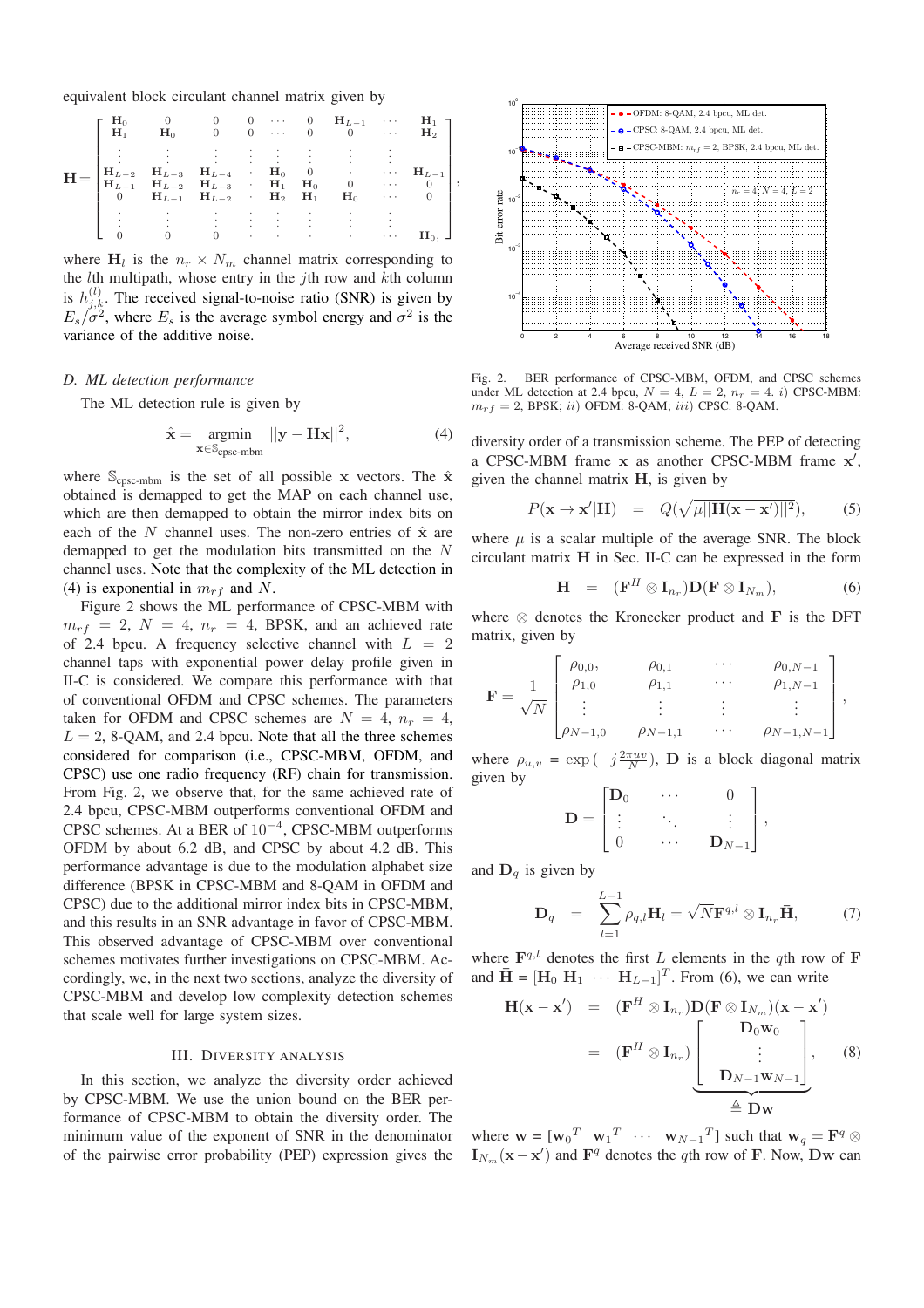be written as

$$
Dw = Vh, \t\t(9)
$$

where

$$
\mathbf{V} = \sqrt{N} \begin{bmatrix} (\mathbf{w_0}^T \otimes (\mathbf{F}^{0,L} \otimes \mathbf{I}_{n_r})) \\ \vdots \\ (\mathbf{w}_{N-1}^T \otimes (\mathbf{F}^{N-1,L} \otimes \mathbf{I}_{n_r})) \end{bmatrix}, \quad (10)
$$

and **h** is the vector of all channel gains of size  $Ln_r N_m \times 1$ obtained by the vectorization of  $\overline{H}$ . From the above equations, we obtain

$$
||\mathbf{H}(\mathbf{x} - \mathbf{x}')||^2 = ||(\mathbf{F}^H \otimes \mathbf{I}_{n_r}) \mathbf{V} \mathbf{h}||^2
$$
  
=  $\mathbf{h}^H \underbrace{\mathbf{V}^H (\mathbf{F}^H \otimes \mathbf{I}_{n_r})^H (\mathbf{F}^H \otimes \mathbf{I}_{n_r})}_{\triangleq \mathbf{C}} \mathbf{V} \mathbf{h},$ 

where C is a Hermitian matrix of size  $Ln_r N_m \times Ln_r N_m$ whose eigen value decomposition gives

$$
\mathbf{C} = \mathbf{U}^H \Lambda \mathbf{U}, \tag{11}
$$

where  $U$  is a unitary matrix and  $\Lambda$  is a diagonal matrix having the eigen values as the diagonal elements. From (11), we can write

$$
||\mathbf{H}(\mathbf{x} - \mathbf{x}')||^2 = \tilde{\mathbf{h}}^H \Lambda \tilde{\mathbf{h}} = \sum_{i=1}^{Ln_r N_m} \lambda_i ||\tilde{\mathbf{h}}_i||^2, \quad (12)
$$

where  $h = Uh$  and  $\lambda_i s$  are the eigen values. From (5) and (12), the PEP can be written as

$$
P(\mathbf{x} \to \mathbf{x'}|\mathbf{H}) = Q\left(\sqrt{\mu \sum_{i=1}^{Ln_rN_m} \lambda_i \|\tilde{\mathbf{h}}_i\|^2}\right),\qquad(13)
$$

Applying Chernoff bound to (13), we obtain

$$
P(\mathbf{x} \to \mathbf{x}'|\mathbf{H}) \le \frac{1}{2} \exp\left(-\frac{1}{2}\mu \sum_{i=1}^{Ln_r N_m} \lambda_i \|\tilde{\mathbf{h}}_i\|^2\right). \tag{14}
$$

Let  $\rho$  be the number of non-zero eigen values of C, which depends on the  $\{x, x'\}$  pair. Let  $\sigma_i^2$  be the variance of  $\tilde{h}_i$ . The unconditional PEP can then be written as

$$
\mathbb{E}_{\tilde{\mathbf{h}}}\left[\exp(-\frac{1}{2}\mu\sum_{i=1}^{Ln_rN_m}\lambda_i\|\tilde{\mathbf{h}}_i\|^2)\right] = \prod_{i=1}^{\rho}\frac{1}{1+\frac{\sigma_i^2\mu\lambda_i}{2}}.\tag{15}
$$

At high SNRs, we can write the unconditional PEP as

$$
P(\mathbf{x} \to \mathbf{x}') \le \frac{2^{\rho - 1}}{\mu^{\rho}} \prod_{i=1}^{\rho} \frac{1}{\sigma_i^2 \lambda_i}.
$$
 (16)

The PEP term corresponding to the minimum  $\rho$  will dominate the other terms in the unconditional PEP upper bound expression. Hence the minimum value of  $\rho$  among all the  $\{x, x'\}$ pairs will give the diversity of the system.

We computed the minimum value of  $\rho$  and hence the diversity of CPSC-MBM for different values of  $m_{rf}$ ,  $n_r$ , L. The results are shown in Table I. It is observed that the number of non-zero eigen values and hence the diversity order achieved in CPSC-MBM under ML detection is  $n_r$ . We have verified this predicted diversity order through simulations in



Fig. 3. Diversity order of CPSC-MBM under ML detection.  $m_{rf} = 2$ ,  $N = 3, L = 2$ , BPSK,  $n_r = 1, 2$ .

Fig. 3. Figure 3 shows the BER performance of CPSC-MBM with  $m_{rf} = 2$ ,  $N = 3$ ,  $L = 2$ , BPSK, and  $n_r = 1, 2$  under ML detection. We have also plotted  $c1/SNR$  and  $c2/SNR^2$ lines on the same graph. It is observed that, for  $n_r = 1$ , the simulated BER runs parallel to the  $c1/SNR$  line at high SNRs, and for  $n_r = 2$ , the simulated BER runs parallel to the  $c1/SNR<sup>2</sup>$  line. This shows that the diversity order achieved is 1 and 2 for  $n_r = 1$  and  $n_r = 2$ , respectively. This validates the diversity order of  $n_r$  obtained analytically.

#### IV. MESSAGE PASSING BASED SIGNAL DETECTION

At the receiver, the detection algorithm observes **y** and estimates **x**. As pointed out earlier, the ML detection of a CPSC-MBM frame has a complexity that increases exponentially in  $m_{rf}$  and N. So low complexity detection algorithms are needed for CPSC-MBM with large  $m_{rf}$  and N. In this section, we develop a message passing based low complexity algorithm suited for detection of large dimensional CPSC-MBM signals.

The proposed algorithm works on the system model given in (3). It estimates **x** given **y** and **H**. Now, we have  $x =$  $\begin{bmatrix} \mathbf{x}_1^T & \mathbf{x}_2^T & \cdots & \mathbf{x}_j^T \end{bmatrix}^T$ , where  $\mathbf{x}_j \in \mathbb{S}$  is the  $N_m$ length vector transmitted in the  $j + L - 1$ th channel use. The graphical model for the message passing algorithm consists of N variable nodes each corresponding to a  $x_i$ , and  $Nn_r$ observation nodes each corresponding to a  $y_i$ . This graphical model is illustrated in Fig. 4. The messages passed between the variable nodes and the observation nodes are constructed as follows. The received signal  $y_i$  from (3) can be written as

$$
y_i = \mathbf{h}_{i,[j]}\mathbf{x}_j + \underbrace{\sum_{l=1,l\neq j}^{N} \mathbf{h}_{i,[l]}\mathbf{x}_l + n_i}_{\triangleq q_{i,j}},
$$
 (17)

where  $\mathbf{h}_{i,[l]}$  is a row vector of length  $N_m$  given by  $[H_{i,(l-1)N_m+1} \ H_{i,(l-1)N_m+2} \ \cdots \ H_{i,lN_m}],$  where  $H_{i,j}$  is the entry in the  $i$ th row and  $j$ th column of  $H$ . We approximate  $q_{i,j}$  to be Gaussian with mean  $\hat{\mu}_{i,j}$  and variance  $\hat{\sigma}_{i,j}^2$ , where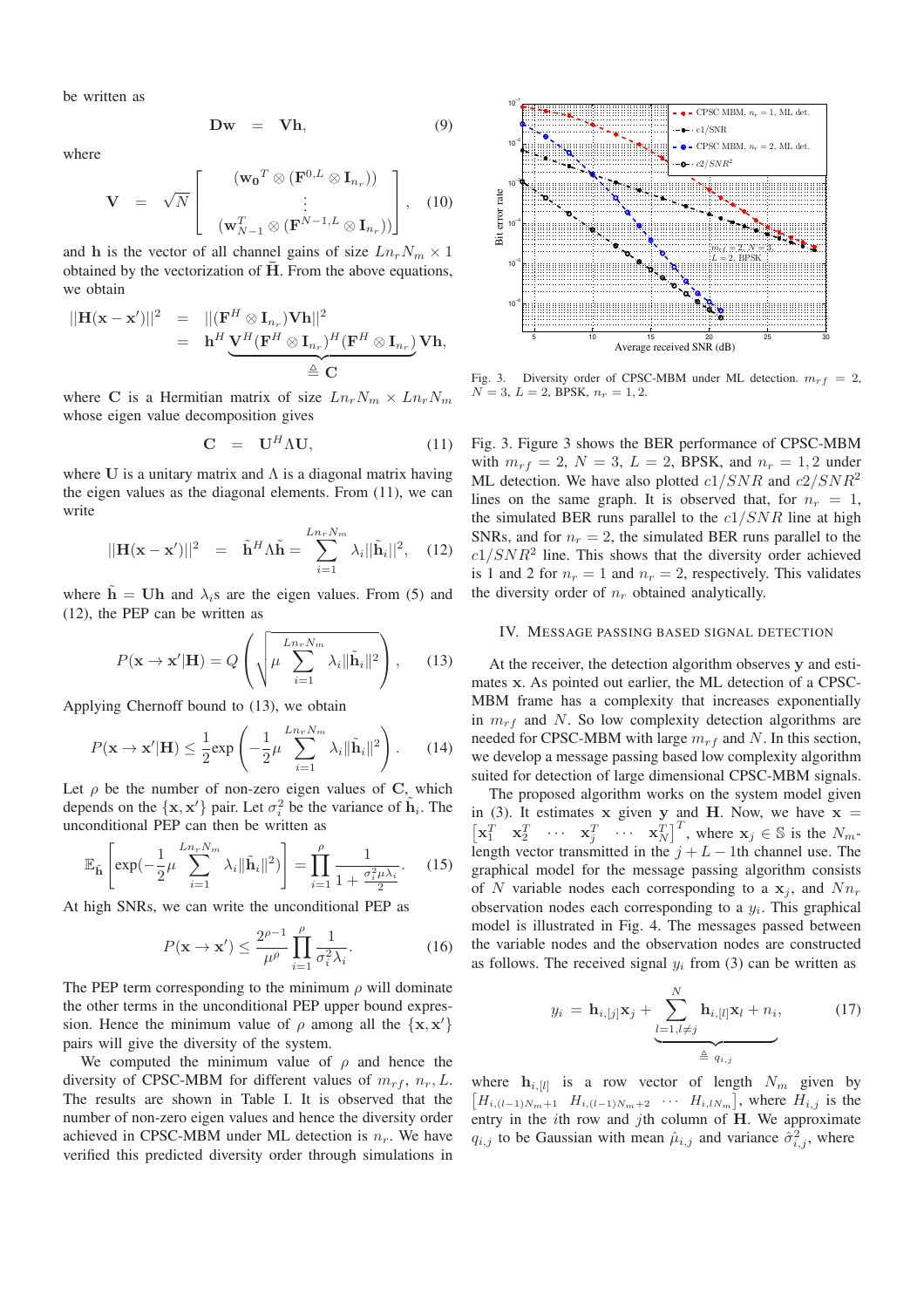|  | $(m_{rf}, n_r)$ | $N = 3, L = 2$       |                           | $N = 3, L = 3$       |                           |
|--|-----------------|----------------------|---------------------------|----------------------|---------------------------|
|  |                 | eigen values         | Diversity                 | eigen values         | Diversity                 |
|  |                 |                      | (# non-zero eigen values) |                      | (# non-zero eigen values) |
|  | (2,1)           | $12, 7$ zeros        |                           | $18, 11$ zeros       |                           |
|  | (2,2)           | 12, 12, 14 zeros     |                           | 18, 18, 22 zeros     |                           |
|  | (2,3)           | 12, 12, 12, 21 zeros |                           | 18, 18, 18, 33 zeros |                           |
|  | (3,1)           | $12, 15$ zeros       |                           | 18, 23 zeros         |                           |
|  | (3,2)           | 12, 12, 30 zeros     |                           | 18, 18, 46 zeros     |                           |

TABLE I

DIVERSITY ORDER FOR DIFFERENT CONFIGURATIONS OF  $m_{rf}, n_r, L$  along with the eigen values corresponding to the  $\{{\bf x}, {\bf x'}\}$  pair giving THE MINIMUM  $\rho$  FOR CPSC-MBM.

$$
\hat{\mu}_{i,j} = \mathbb{E}\left[\sum_{l=1, l \neq j}^{N} \mathbf{h}_{i,[l]} \mathbf{x}_{l} + n_{i}\right] = \sum_{l=1, l \neq j}^{N} \sum_{\mathbf{s} \in \mathbb{S}} \hat{p}_{li}(\mathbf{s}) \mathbf{h}_{i,[l]} \mathbf{s}, (18)
$$

$$
\hat{\sigma}_{i,j}^{2} = \text{Var}\left(\sum_{\substack{l=1, \\ l \neq j}}^{N} \mathbf{h}_{i,[l]} \mathbf{x}_{l} + n_{i}\right)
$$

$$
= \sum_{\substack{l=1, \\ l \neq j}}^{N} \left(\sum_{\mathbf{s} \in \mathbb{S}} \hat{p}_{li}(\mathbf{s}) \mathbf{h}_{i,[l]} \mathbf{s} \mathbf{s}^{H} \mathbf{h}_{i,[l]}^{H} - \left|\sum_{\mathbf{s} \in \mathbb{S}} \hat{p}_{li}(\mathbf{s}) \mathbf{h}_{i,[l]} \mathbf{s}\right|^{2}\right) + \sigma^{2}, (19)
$$

where  $\hat{p}_{ji}(\mathbf{s})$  denotes the a posteriori probability message computed at the variable nodes as

$$
\hat{p}_{ji}(\mathbf{s}) \propto \prod_{m=1, m \neq i}^{Nn_r} \exp\bigg(\frac{-\left|y_m - \hat{\mu}_{m,j} - \mathbf{h}_{m,[j]}\mathbf{s}\right|^2}{\hat{\sigma}_{m,j}^2}\bigg). \tag{20}
$$

The message passing schedule is as follows.

- 1) Initialize  $\hat{p}_{ji}(\mathbf{s}) = \frac{1}{|\mathcal{S}|}, \forall j, i, \mathbf{s}.$
- 2) Compute  $\hat{\mu}_{ij}$  and  $\hat{\sigma}_{i,j}^2$ ,  $\forall i, j$ .
- 3) Compute  $\hat{p}_{ii}$ ,  $\forall j, i$

Damping of the messages [20] is done in (20) with a damping factor  $\Delta \in (0, 1]$  to improve convergence. Steps 2 and 3 are repeated for a fixed number of iterations. At the end of these iterations, the vector probabilities are computed as

$$
\hat{p}_j(\mathbf{s}) \propto \prod_{i=1}^{Nn_r} \exp\bigg(\frac{-|y_i - \hat{\mu}_{i,j} - \mathbf{h}_{i,[j]}\mathbf{s}|^2}{\hat{\sigma}_{i,j}^2}\bigg), \ j = 1, 2, \dots, N. \tag{21}
$$

The estimates  $\hat{\mathbf{x}}_i$ s are obtained by choosing the signal vector  $s \in \mathbb{S}$  that has the largest APPs. That is,

$$
\hat{\mathbf{x}}_j = \underset{\mathbf{s} \in \mathbb{S}}{\operatorname{argmax}} \ \hat{p}_j(\mathbf{s}).\tag{22}
$$

The  $\hat{\mathbf{x}}_i$ s obtained are demapped to get the MAP on each channel use, which are then demapped to obtain the mirror index bits. The non-zero entry of  $\hat{\mathbf{x}}_j$  is demapped to get the modulation symbol bits.

*Complexity:* The total complexity of the above message passing based detection algorithm is  $O(n_r N|\mathcal{S}|)$ , which is significantly lower compared to ML detection complexity.

*Performance results:* In Figs. 5 and 6, we present the BER performance of CPSC-MBM using the proposed message passing detection algorithm. The CPSC-MBM system considered in Fig. 5 has  $m_{rf} = 2$ ,  $N = 8$ ,  $L = 2$ ,  $n_r = 4$ , BPSK, and 2.67 bpcu. A damping factor of  $\Delta = 0.3$  is used in the message passing. The performance of this CPSC-MBM



Fig. 4. The graphical model and messages in the proposed messaging passing algorithm for CPSC-MBM signal detection.



Fig. 5. BER performance comparison of CPSC-MBM using the proposed message passing detection with that of OFDM with ML detection and CPSC with message passing detection at 2.67 bpcu,  $N = 8$ ,  $L = 2$ ,  $n_r = 4$ . i) CPSC-MBM:  $m_{rf} = 2$ , BPSK; *ii*) OFDM: 8-QAM; *iii*) CPSC: 8-QAM.

system is compared with those of OFDM with ML detection and CPSC for the same bpcu. Since ML detection is too complex for CPSC, a message passing algorithm similar to the one presented here is used for CPSC signal detection. The parameters taken for OFDM and CPSC are:  $N = 8$ ,  $L = 2$ ,  $n_r = 4$ , and 2.67 bpcu. From Fig. 5, we observe that, at a BER of 10−<sup>4</sup>, CPSC-MBM outperforms OFDM by about 6.2 dB, and CPSC by about 4.2 dB. We see a similar performance advantage in favor of CPSC-MBM compared to OFDM and CPSC in Fig. 6, where  $N = 16$  and the achieved rate is 2.82 bpcu. This shows that the proposed detection scheme scales well for large dimensions and achieves good performance. The study illustrates that MBM is a promising modulation scheme which can achieve higher rates and better performance through RF mirror indexing.